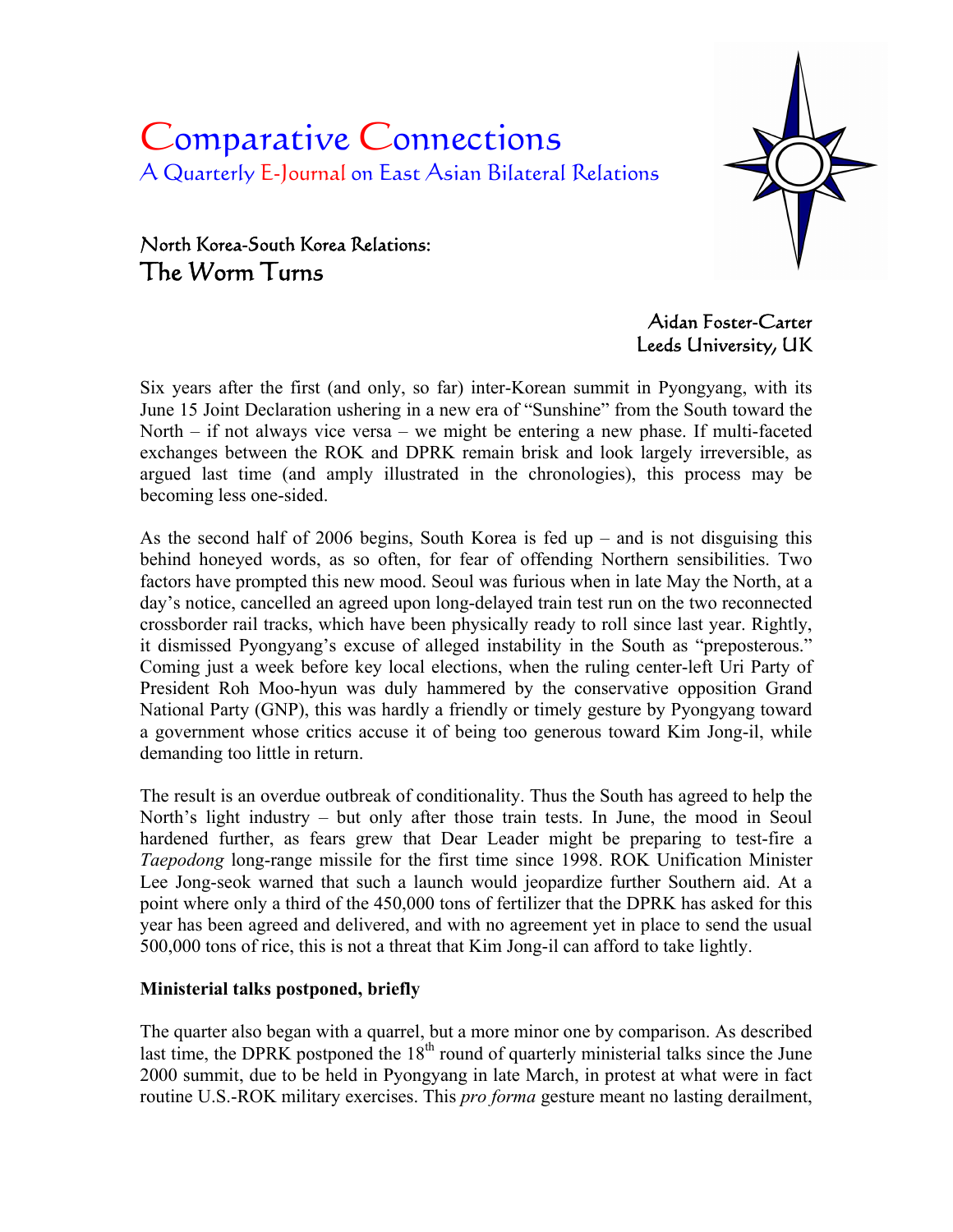and the talks duly took place within a month on April 21-24. This was the first chance for the South's new-ish Unification Minister Lee Jong-seok, appointed in January, to meet his Northern opposite number, "Cabinet Councilor" Kwon Ho-ung.

As usual, the meeting duly resulted in a joint press statement, although its eight points contained little of substance or detail. Thus, paragraph 2 spoke of "practical measures to ease military tension," but did not spell these out. Seoul was pleased to get a clause in about "resolving the issue of the people unaccounted for during or after the Korean War," raising the delicate issue of abductions (on which more below). Obeisance was paid to denuclearization as a goal, but with no timeframe suggested for a resumption of the Six-Party Talks. That seems no obstacle to inter-Korean intercourse, however: the next and  $19<sup>th</sup>$  round was scheduled for July 11-14 in Busan, the ROK's second city and major port.

The section on economics (paragraph 5) contained a bit more meat. They agreed to hold a long overdue  $12<sup>th</sup>$  meeting of the joint Economic Cooperation Promotion Committee (ECPC) "sometime in May." The agenda included a new item, to discuss extracting aggregate in the Han River estuary, as well as familiar if so far unrealized themes: joint development of resources, implementing trial runs of trains, opening crossborder railways, and cooperating in light industry and resources. More immediately, the South, which finished delivering an agreed 150,000 tons of fertilizer in April, made no commitment to meet the North's request for a further 300,000 tons plus 500,000 tons of rice, despite having done this in past years.

#### **Lee looks for linkages**

As so often, achieving even this much, or little, took hard graft. The final day of talks ran several hours longer than scheduled, with reported difficulty in hammering out an agreed statement – especially on the abduction issue. Downplayed in the past, this has been rising up the South's agenda. Before the Pyongyang talks, Minister Lee offered "bold" new aid if the North returns over 1,000 Southerners that Seoul believes it is holding. Some 600 are prisoners of war (POWs) who should have been released at the 1953 Armistice, plus a further 485 civilians – mainly fishermen – abducted thereafter. The DPRK denies detaining any ROK citizen against their will – even though the abduction cases (especially at sea) are clear-cut, while about 30 now elderly POWs have escaped from the North in recent years.

Though conservatives accused Lee of offering to reward criminal acts, a precedent exists. The former West Germany for many years paid the East to release political prisoners and let them go west. The ROK also has a human bargaining chip: some 30 old communists who want to go North, but were excluded from an earlier repatriation in 2000 because they had previously renounced their faith, probably under torture. While that earlier return was a one-off goodwill gesture with no *quid pro quo* required, this time the South will insist on reciprocity. But with the later case of Kim Young-nam showing the North still inclined to play charades (see below), it is not clear whether Lee's plan stands any chance of success.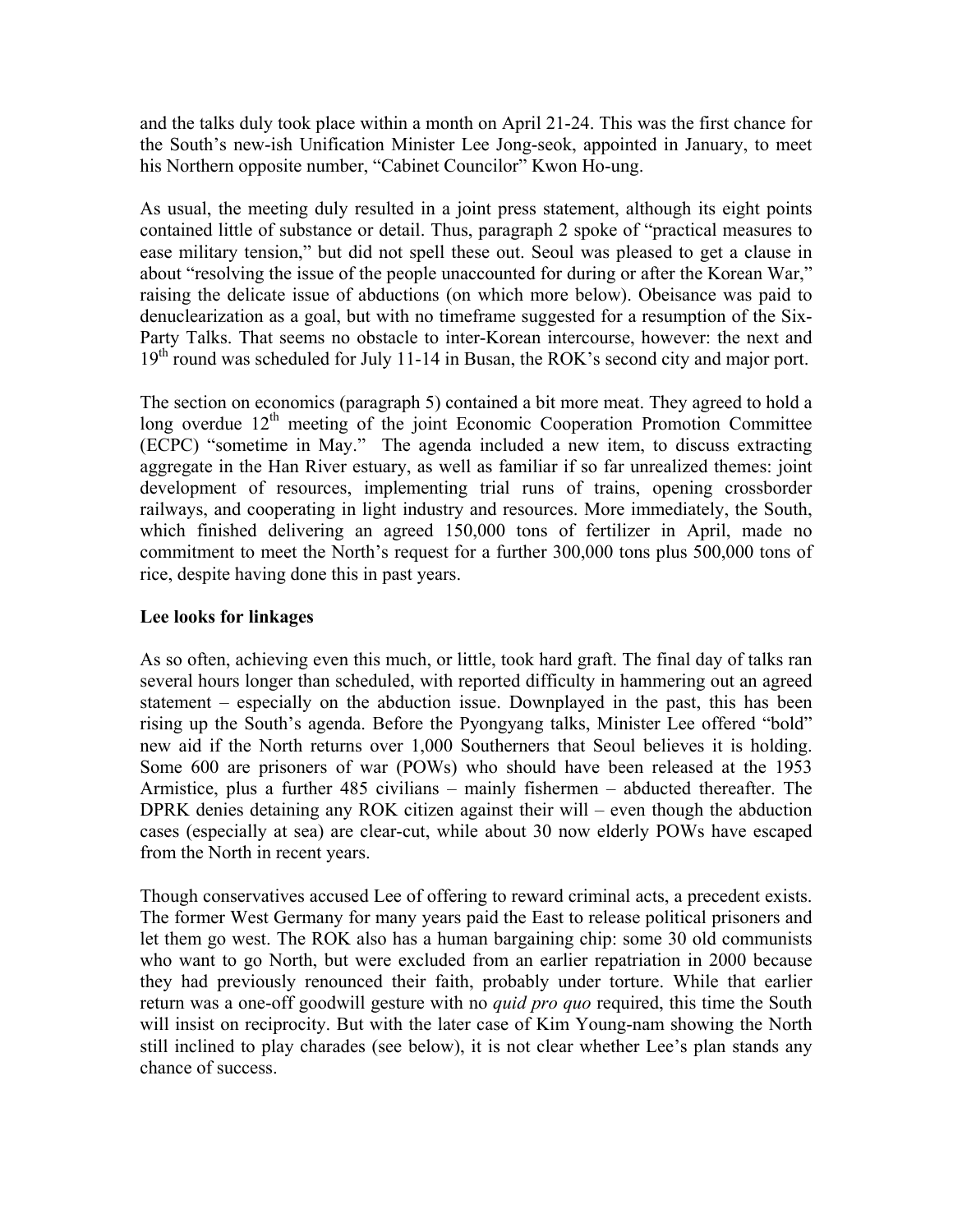#### **Take me to your leader**

The new unification minister tried to shake things up in other ways too. Frustrated at a lack of progress on both the abduction and nuclear issues, he asked to see Kim Jong-il – a rare privilege, granted out of the blue to his predecessor Chung Dong-young a year ago – only to be told that Dear Leader was away in the countryside. Requests to meet Rim Dong-ok, first vice director of the ruling Workers Party of Korea (WPK), were also nixed. Long an academic specialist on the North, Lee reportedly amazed his hosts, who were stonewalling on crossborder trains, by quoting the DPRK's founding "Great Leader" Kim Il-sung on the need to break down inter-Korean barriers.

Concretely, Lee also proposed turning Danchon in South Hamgyong province in northeast North Korea – an area rich in gold, silver, zinc, and magnetite – into a special zone to jointly develop mining. This did not make the final statement, unlike his other idea: to cooperate in dredging aggregate in the Han River estuary on the west coast. This stone would kill several birds: supplying both sides' construction industries, helping flood control on the Imjin River which flows into the Han – something agreed before, but unimplemented – and, not least, easing tensions in this frontline border region along the Demilitarized Zone (DMZ).

#### **Theory easy, practice hard**

Subsequent encounters underlined the difficulty of turning vague agreements into practice, and the North's reluctance to yield on some hardline positions. Thus a fourth round of talks between generals, held at Panmunjom in the DMZ on May 16-18, failed to narrow the gulfs evident when they last met in March. A military agreement is a precondition for creating a joint fishing zone in the West (Yellow) Sea, where the crab fishing season saw fatal border naval clashes in 1999 and 2002. Yet North Korea insists on first renegotiating the Northern Limit Line (NLL), the de facto marine border for over half a century since the Korean War ended in 1953. South Korea is not about to open up that can of worms, especially since the North's suggested new line would put several ROK-held islands into DPRK waters.

All this spilled onto land as well, since military consent is needed if crossborder trains are ever to run. Two relinked trans-DMZ railway tracks have been physically ready since last year. Roads in the same corridors are in regular if one-way use: taking Southern tourists to the Mt Geumgang resort on the east coast, and managers to the Gaeseong Industrial Zone (GIZ) north of Seoul, where 11 ROK firms (so far) employ 6,700 DPRK workers to make export goods. Yet on the rail front the North is still dragging its feet. Finally in May it agreed to hold short ceremonial test runs, originally planned for last October, on May 25 – only to cancel at one day's notice, citing the continued lack of military security guarantees as well as alleged instability in the South. This is seen as a rearguard action by the Korean People's Army (KPA), whose large and offensively deployed forces have reportedly been forced by even the limited border opening thus far to relocate several miles further back.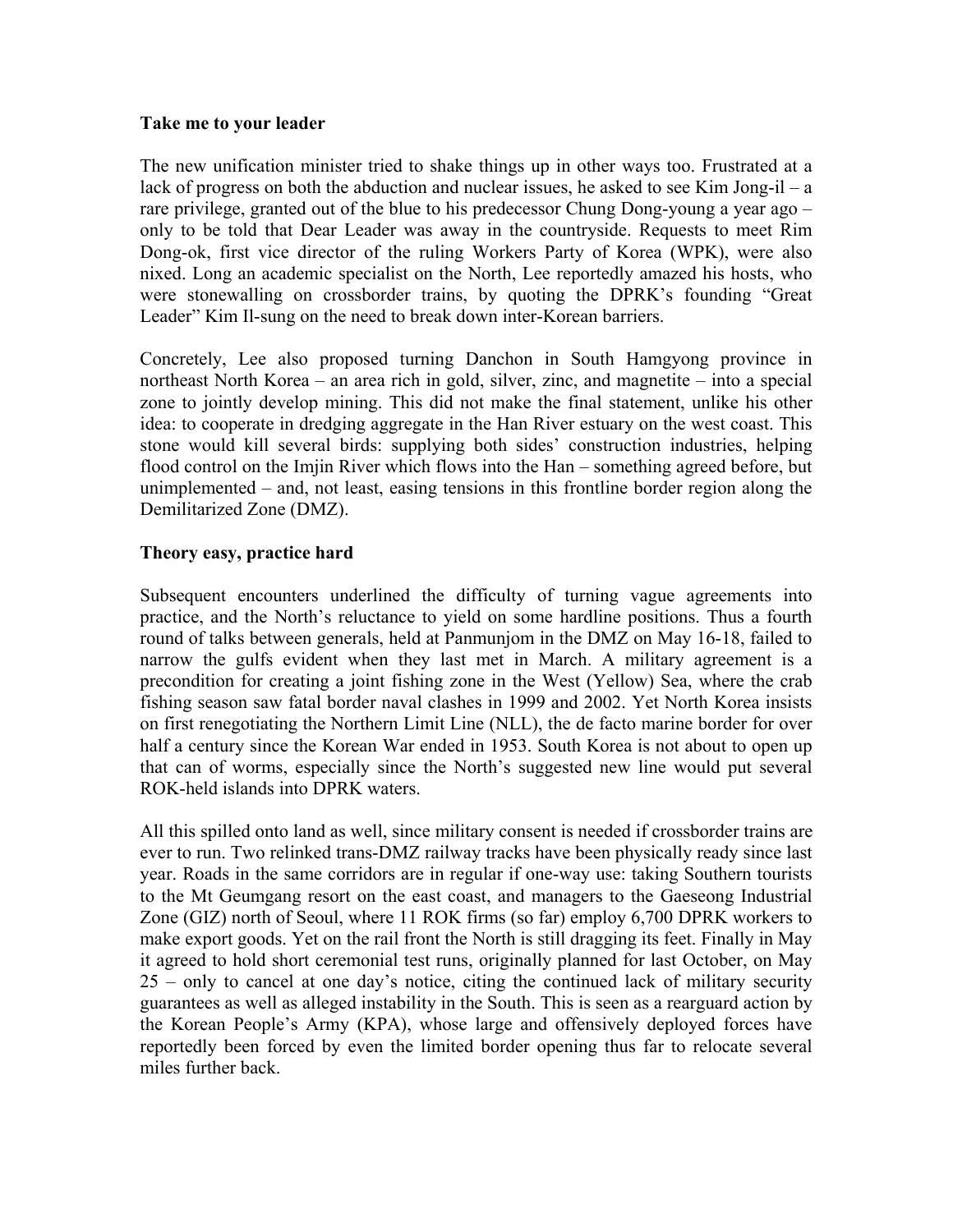#### **Seoul scowls**

South Korea was not amused. Calling the last-minute cancellation "very regrettable" and the reason given "preposterous," it accused the North of breaking the agreement and said Seoul held it fully responsible. The ROK insisted that "under all circumstances the railroads, the country's main arteries, must be reconnected as was agreed between the two Koreas." If not exactly a paroxysm of rage – a trope best left to Pyongyang, where it is routine fare – this is a sterner note than is usually heard from Seoul. In partisan terms, it was an untimely slap in the face for Roh Moo-hyun just a week before key local elections. The conservative GNP – an object of special Northern verbal venom – duly won by a landslide.

Nonetheless, as ever the South was keen for damage control. The long-delayed  $12<sup>th</sup>$ ECPC meeting duly went ahead just a week later on Cheju Island in early June. A detailed nine-point agreement anticipated a range of cooperation – but with strings attached, although DPRK media omitted to mention these. Thus an agreement to cooperate in light industries and underground resources was adopted, to be effectuated "as soon as conditions are met." The South explicitly glossed this as meaning railway test runs. Similarly, sand extraction from the Han estuary will begin once a military guarantee is in place.

#### **Soap for zinc**

Other clauses covered simplifying procedures at the GIZ to boost its international competitiveness, flood control on the Imjin River (a hardy perennial), joint work to prevent natural disasters, exchange of economic survey groups, and drawing up timetables for areas already agreed but not yet implemented, such as cooperation in fisheries and in science and technology. An intriguing new item is a meeting planned for July on "joint advancement into a third country in economic and resource development." At a time when the DPRK is sending ever more workers abroad, from Siberia to Kuwait and Eastern Europe, to marry these with (say) ROK construction or energy firms and projects sounds a win-win idea.

But the centerpiece is the light industry-cum-mining deal, details of which have now been fixed after long wrangling – and still subject to those trains running. Seoul will provide raw materials worth \$80 million for basic consumer goods like clothing and soap, on a loan basis described as commercial. The North is to pay back 3 percent this year in the form of natural resources like zinc ingots and magnesia clinker, with the balance repayable in 10 years after a five-year grace period. The DPRK was keen to sign, and a separate accord says the ROK supplies will start being delivered in August, so there may yet be more rows and ambiguity, unless the train test happens soon (and is just one enough?). Seoul is eager to implement this project too, as a move away from one-sided handouts to more equal forms of cooperation.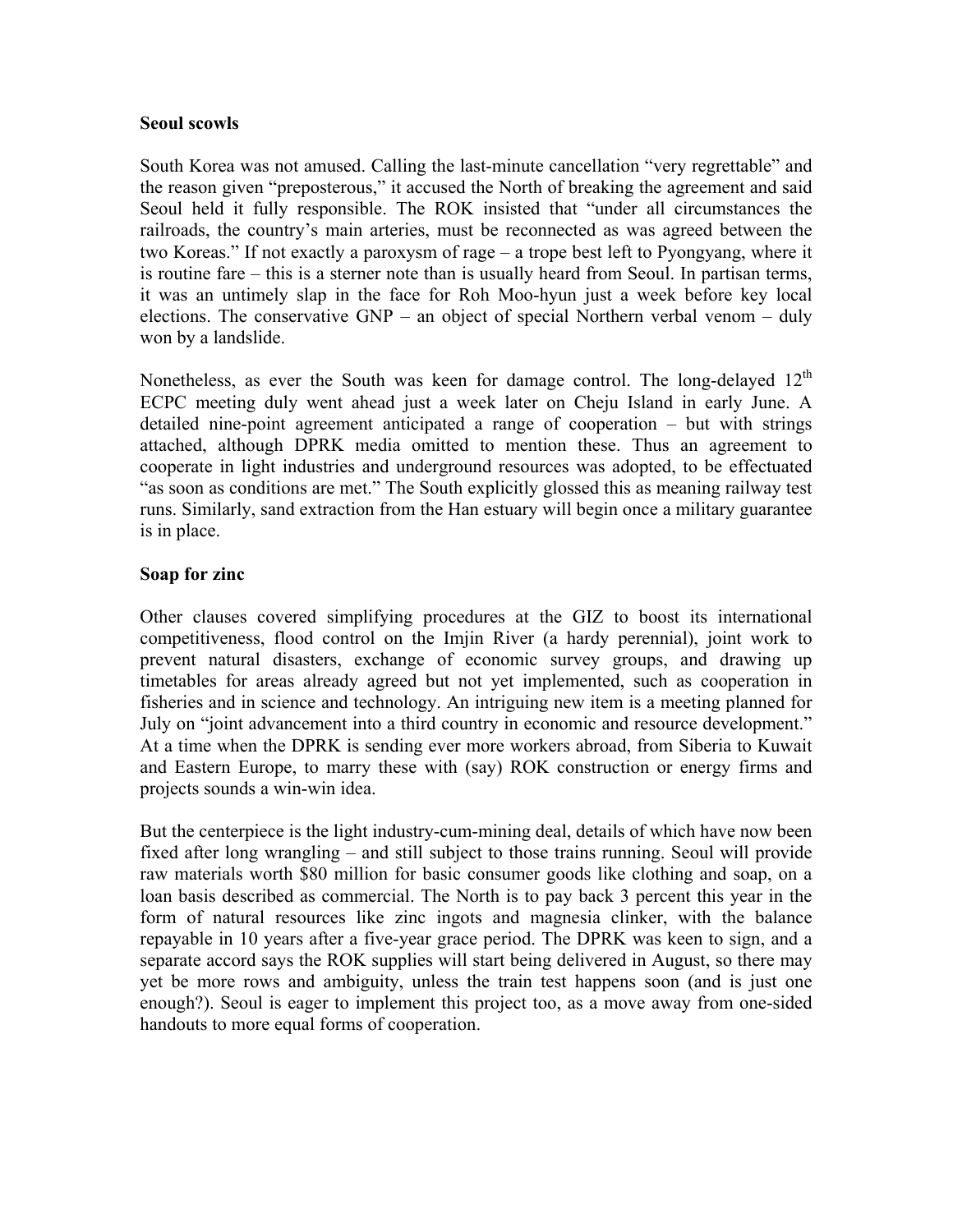#### **Gaeseong chugs along**

Meanwhile the Gaeseong Industrial Zone continued to expand. It seems both sides are at one in not letting their other quarrels derail this. At least two ROK ministers – MOU's Lee and Commerce and Industry (MOCIE)'s Chung Se-kyun – visited the complex in May, leading large delegations. Chung attended the groundbreaking for a factory apartment complex to house 40 ROK firms too small to each need their own building; costing \$22 million, this should be ready by June 2007. MOCIE has also brokered 16 deals for Gaeseong-based state-owned enterprises to supply major chaebols like Samsung Electronics and auto parts maker Hyundai Mobis. Most top chaebol still remain reluctant to venture into North Korea.

Gaeseong has also hosted foreign visitors. U.S. Ambassador Alexander Vershbow, seen as a hardliner, was among 76 Seoul-based foreign envoys who toured the zone June 12. The hope in Seoul is that this will soften attitudes in Washington. Even President Bush's special adviser on DPRK human rights, Jay Lefkowitz, whose criticisms of Gaeseong have riled the ROK government, may visit the zone in July. Yet despite the Roh administration's desires, there is no hope that the U.S.-ROK free trade agreement (FTA) currently under negotiation, will consider Gaeseong-made goods as South Korean. The U.S. side is puzzled as to why the ROK is playing this up so much, when there is zero chance that it will fly with Congress.

# **KEDO, RIP**

May 31 saw the sad closing of a key early chapter in the history of inter-Korean ties when the executive board of the Korean Peninsula Energy Development Organization (KEDO) formally terminated its project to build two light-water reactors (LWR) at Geumho on the DPRK's northeast coast. Space forbids a detailed account here, but KEDO was formed in 1995 as a consortium to implement the October 1994 U.S.-DPRK Agreed Framework (AF), including supplying heavy fuel oil (HFO) while the LWRs were under construction. The three core founder members were the U.S., South Korea, and Japan, later joined by the EU.

In the inter-Korean context, KEDO's importance is that it forced the North to deal with the South in a practical way, at a time (not so long ago) when the two Koreas were hostile and had few or no contacts. Pyongyang was compelled to accept ROK reactors, and ere long South Koreans were working at Geumho. That in turn meant opening the first regular inter-Korean sea and air routes, to convey men and materiel. All this predated Kim Dae-jung's Sunshine Policy, and surely facilitated it by showing that the two Koreas could cooperate. By 2001, Northern engineers were quietly visiting the South for nuclear safety training.

KEDO was perhaps doomed with the election of President George W. Bush, whose mandate did not include donating nuclear power to an "Axis of Evil." Yet it continued until late 2002, when the second, ongoing North Korean nuclear crisis broke. At U.S. insistence, KEDO first suspended HFO deliveries, and in 2003 froze the LWR project,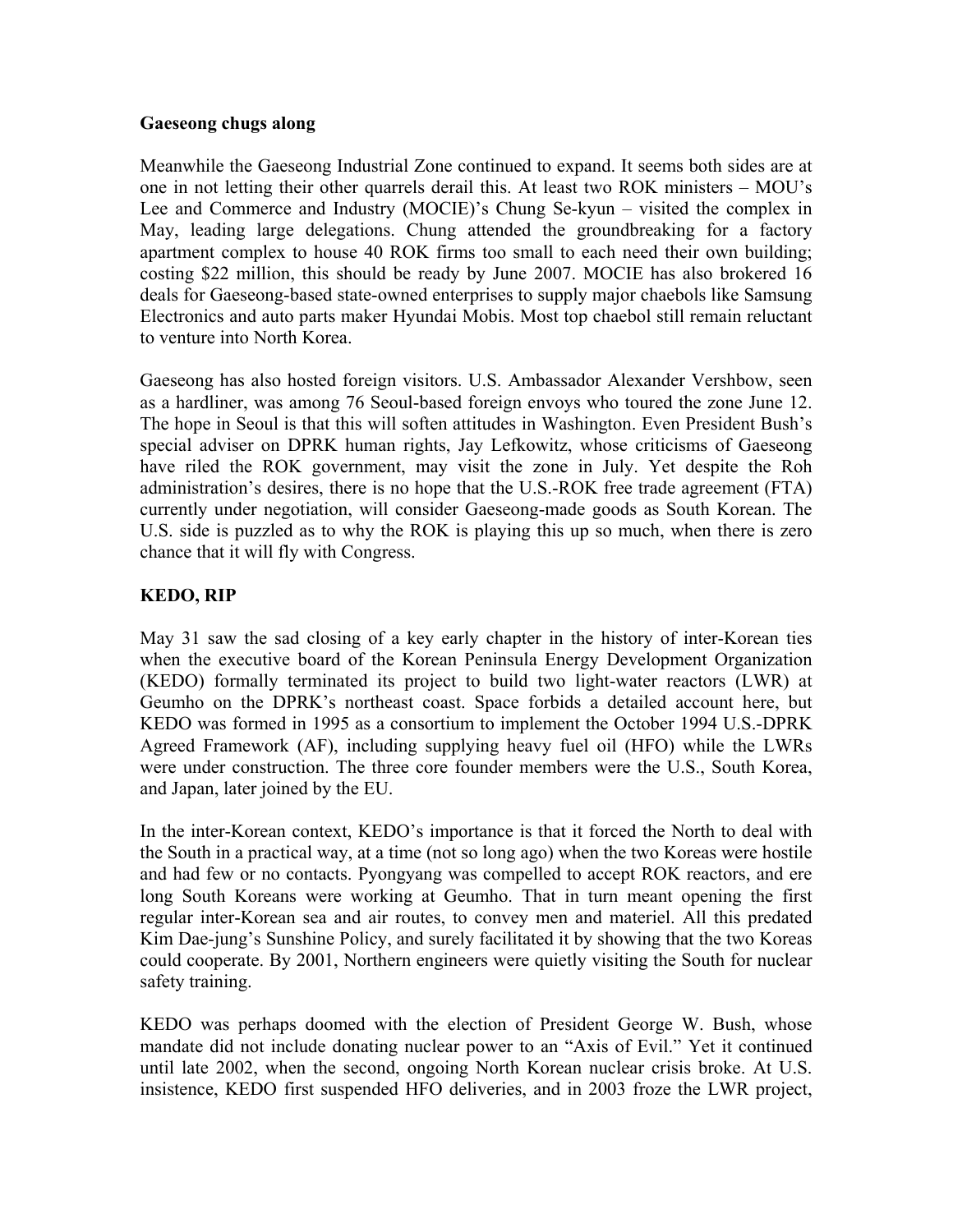whose termination was thus expected. Seoul regrets all this, but has had to accept political reality – and pick up most of the tab of over \$1 billion. Formally, the ROK stateowned electricity generator KEPCO now takes on all LWR assets; but in practice the  $DPRK$  – whose reaction to all this has been fairly low-key – is unlikely to let even movable equipment be recovered from the site.

# **Due process**

One problem for Seoul with inter-Korean ties hitherto has been their often ad hoc character and doubtful legal basis. (Arguably, any contact with Pyongyang breaches the ROK's still unrepealed National Security Law.) On June 27, the Cabinet passed an "Enforcement Decree of the Law on Development of Inter-Korean Relations," effective June 30. The aim is both to create an institutional framework and improve public scrutiny. Such transparency will not soon be mirrored on the Northern side, although it does have a legal framework of sorts.

# **A sporting chance?**

While it is now routine for the two Koreas to march together at the opening of the Olympic Games, they go on to compete separately. The idea of fielding a single team for the 2008 Beijing Olympics has been canvassed, but talks last December proved abortive. Urged on by IOC President Jacques Rogge, they tried again in late June. They agreed as ever on the joint name "Korea" and the now established unification flag: a blue peninsula on a white background. But they remain divided on selection: the socialist North demands an equal number from each side, while the capitalist South insists on performance-based criteria to pick only the best. This gap will not easily be bridged.

# **Civil contacts blossom**

While this survey mainly focuses on state-level dealings, the special nature of inter-Korean relations means one must not ignore the growing plethora of nongovernmental links in so many fields. This "low politics," in Keohane and Nye's term, is in a real sense starting the long work of relinking what was torn asunder in 1945. (Reunification, if you will; but this word is used too loosely in Korea, when terms like reconciliation would be more apt. True *tongil*, if it ever happens at all, can only be the final destination of a very lengthy process.)

The chronology gives some idea of the variety and scale of this grassroots activity. In the past quarter this included, for instance, the first big (61) official delegation of ROK Roman Catholics ever to visit Pyongyang in April. On the cultural front, 90 treasures now held in the DPRK's Korean Central History Museum, and spanning 4,000 years of history, went on show at the National Museum of Korea in Seoul in mid-June; in mid-August, they will move to Daegu until mid-October. Meanwhile, in April 20, Southern archaeologists joined Northern colleagues to survey and excavate tombs of the Goguryeo era (37 BCE-668CE), registered last year as world heritage sites with UNESCO. This is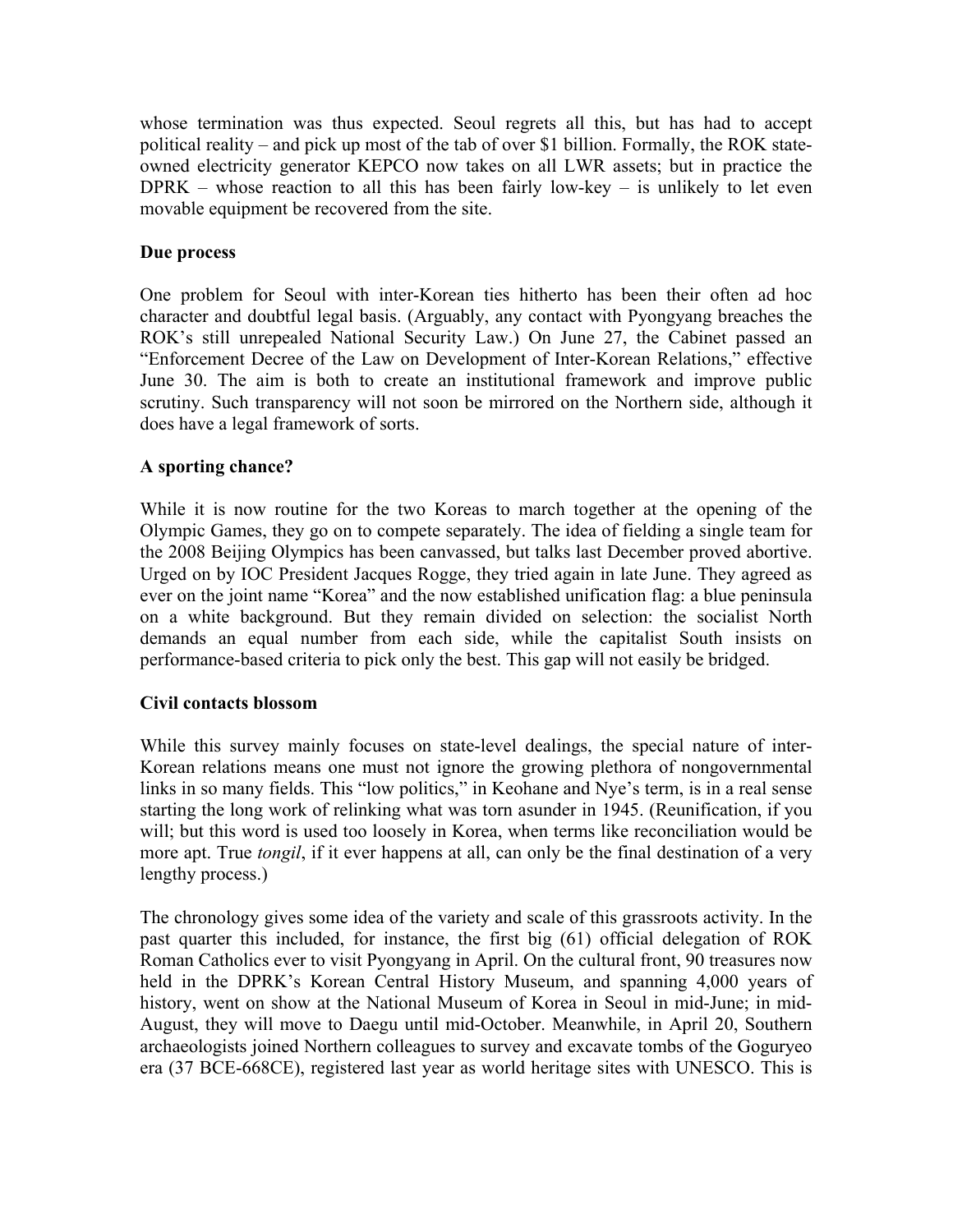especially welcome given the North's habit of reconstructing some ruins to fit a political agenda, like the so-called tomb of King Dangun, Korea's mythical founder.

Also important is the scale and range of private as well as public Southern aid to the North, detailed each month on the ROK Unification Ministry (MOU)'s website at unikorea.go.kr. Local government is an intermediate category. Thus in early June, Sohn Hak-kyu, soon to step down as governor of the ROK's Gyeonggi Province (which surrounds Seoul), led a 100-strong team to inspect DPRK farms aided by Gyeonggi. Sohn, a moderate ex-dissident, is a contender – albeit unfancied – for the 2007 presidential race in the rightwing opposition Grand National Party (GNP), which the North usually excoriates in virulent terms.

#### **Missile dashes DJ's return**

In mid-June, as usual, both Koreas marked the anniversary of the 2000 Pyongyang Summit: the first and still the only such meeting. This time the southwestern ROK city of Gwangju, famed for its bloodily suppressed pro-democracy rebellion in May 1980, did the honors, hosting a 147-strong DPRK delegation which flew in directly from Pyongyang.

Meanwhile, the southwest's most famous son saw his plan to repeat his epochal trip north thwarted. Agreement had been reached for former President Kim Dae-jung to revisit Pyongyang in late June, amid hope in Seoul that the elder statesman's personal bond with Kim Jong-il might help to kickstart the stalled six-party nuclear talks. Cunningly, citing health reasons "DJ" had asked to travel by train, but the North resisted this. In any event the trip was called off, hit by the issue that dominated North Korea news during June: apparent signs that the DPRK was preparing to launch a *Taepodong* long-range missile, for the first time since 1998. By quarter's end no firing had occurred. But the threat caused upset in the region as well as Washington; even a normally uncritical China warned Pyongyang not to do it.

In Seoul the irritation already roused by the train cancellation deepened. Ministers warned that a missile launch would put in jeopardy further aid. One may query this, given that the ROK has not let the DPRK's nuclear defiance noticeably constrain the Sunshine Policy. Besides, other officials tell a different story. Vice Finance Minister Bahk Byongwon told a forum in Seoul June 29 that the South will intensify technical assistance and training, especially in market economics and management, to put the North onto a selfsustaining growth path. Given that those in Pyongyang who think firing a *Taepodong* is a great idea probably oppose such reforms, one can appreciate Seoul's policy dilemma.

#### **An abductee's tall tales**

As the quarter ended, the dilemmas and ambiguities of inter-Korean ties were crystallized by a surreal episode at the North's Mt. Geumgang resort. As mentioned above, the issue of Northern abductions has been gaining a higher profile. While long heading Japan's agenda with its troublesome neighbor, South Korea by contrast had been reluctant to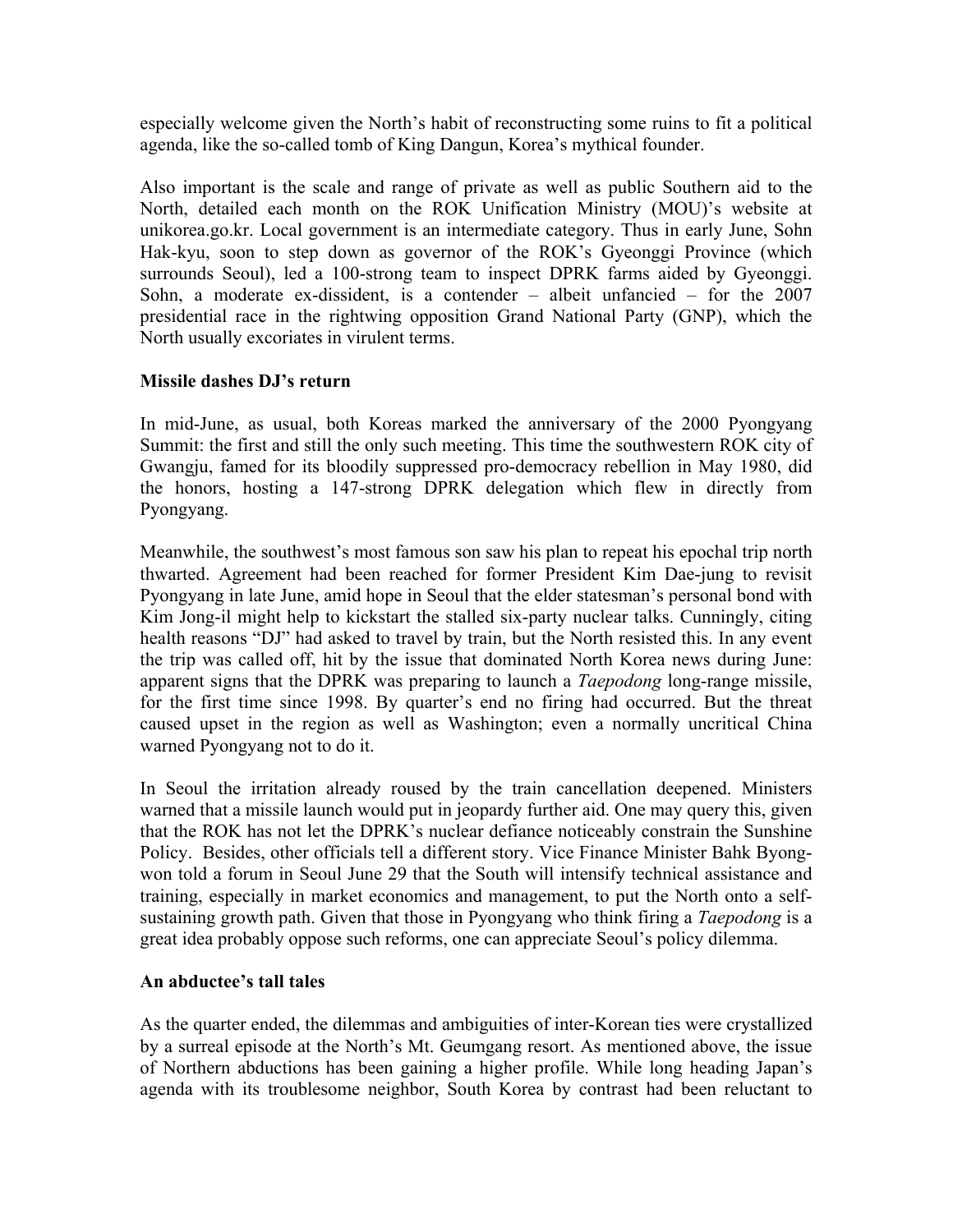broach this despite its far larger number of cases. As discussed in our last issue, while at a recent family reunion the DPRK did let one kidnapped fisherman meet his mother, it physically blocked the ROK media from referring to his abduction. And whereas Japanese Prime Minister Koizumi Junichiro won an unprecedented confession of kidnapping and apology from Kim Jong-il, toward the South the North typically and brazenly continues to deny everything.

In a new twist, the Japanese and South Korean kidnaps are now intertwined. Japanese DNA tests, plus intelligence reports, suggested that Yokota Megumi – the best-known Japanese victim, seized at 13 (her parents have met George Bush, who recently raised her case with Psremier Koizumi) – had married a South Korean abductee, Kim Young-nam, himself taken as a teenager in 1978 from a west coast island beach. Kim is thought to be the father of Megumi's daughter. According to the DPRK, Megumi took her own life in 1994.

This fresh turn made it hard for Seoul to go on playing down the abduction issue. Perhaps unexpectedly, Pyongyang made a gesture in response – if one that characteristically leaves as many questions as answers. At the most recent round of reunions of separated families – twice as large as usual with 200 families from each side, to mark the Pyongyang summit's sixth anniversary – the North actually produced Kim Young-nam and his children (he had since remarried) for a tearful reunion with his mother and sister. Moreover, it trusted him to assure a disbelieving ROK press corps that he neither defected nor was kidnapped, but had been swept out to sea on a raft until rescued by a DPRK vessel. He remained in Pyongyang, he said, because of the opportunity to get a free education right through college.

"Utter nonsense," snorted a headline in the leading Seoul daily *JoongAng Ilbo*. Rightly so, since the Northern agent who admitted seizing the boy was later caught, served a sentence, and was returned to Pyongyang along with other "unconverted spies" in 1999. Calling the kidnaps "an abominable felony," the paper thundered: "Until when will this regime and its deception continue to exist in the world?" Yet another editorial, a day earlier, took quite a different tone: granting that the principle of returning abductees "is difficult in reality," and calling on Seoul to push Pyongyang at least to permit letters or regular meetings. In South Korea, unlike in Japan, public opinion does not wax so furious on kidnappings. While some may deplore this, the harsh fact remains that dealing with a regime that offends on so many fronts, all North Korea's interlocutors have somehow to prioritize their numerous concerns.

#### **Two touchstones**

As summer wears on, and especially in the wake of the early July missile tests, it remains to be seen if South Korea will sustain its new toughness of tone – and whether the walk follows the talk. Loss of nerve aside, there are at least two reasons why it might not. One is a justified fear that if Seoul withholds aid, or threatens to, Kim Jong-il will simply turn to Beijing – which will have few if any scruples about deepening its influence in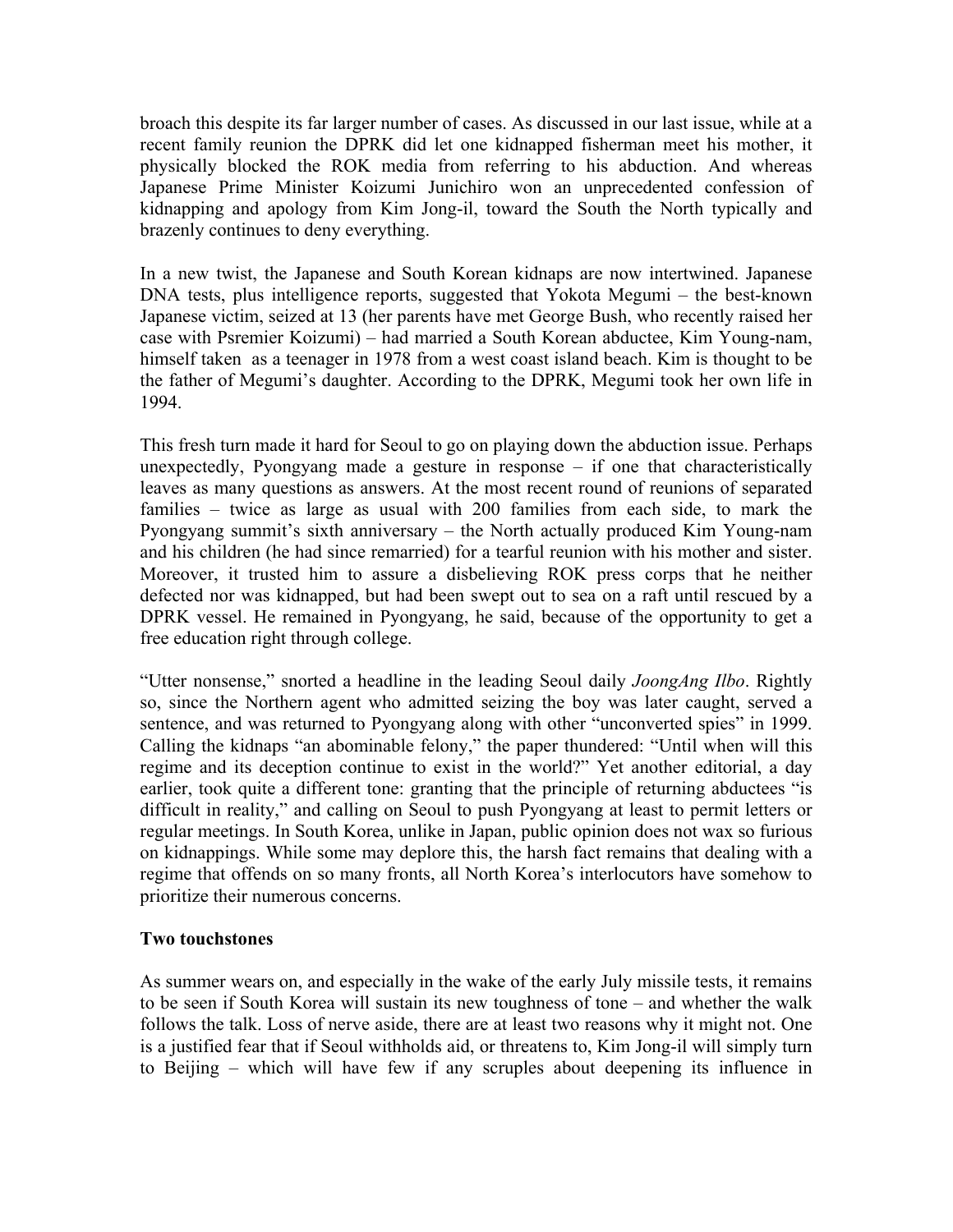Pyongyang. Conceivably the *Taepodong* launch might force a united front of interlocutors, but this is unlikely to last long.

South Korea's other cause to pause concerns that murkiest of areas: North Korea's internal politics, especially as regards the Korean People's Army. That the KPA is the main obstacle to crossborder trains and the like is plausible; so for Seoul the challenge is to try to subtly strengthen Pyongyang's technocrats to stand up to their generals. Projects like the Gaeseong zone are hopefully creating a constituency in the DPRK for opening and reform; hence a blanket threat to freeze all such cooperation would only backfire. The task for Lee Jong-seok is to use a subtle, targeted mix of stick and carrot, offering positive or negative reinforcement in demonstrable sync with how North Korea behaves. The time for benefit of the doubt is past. From now, a healthy Sunshine should be built on genuine reciprocity.

# **Chronology of North Korea-South Korea Relations April-June 2006**

**April 1, 2006:** ROK President Roh Moo-hyun urges a meeting of Southern business bodies to invest more in the North. They ask for more certainty on the Gaeseong project.

**April 1, 2006:** Chung Il-yong, president of the Journalists' Association of [South] Korea, says that some South Koreans went North voluntarily, and that it can be impossible to determine the truth about abductions. There are calls for him to apologize or resign.

**April 1, 2006:** The North's Korean Anti-Nuke (sic) Peace Committee criticizes the South for its alleged clandestine plans to develop a nuclear-powered submarine.

**April 4, 2006:** Farmers' organizations from both Koreas discuss how to implement the June 15 joint declaration in the DPRK city of Gaeseong.

**April 4, 2006:** Inter-Korean talks on fielding unified teams for upcoming sporting events, such as the 2008 Beijing Olympics, fail to agree. These are held on the sidelines of the 15<sup>th</sup> general assembly of the Association of National Olympic Committees (ANOC) in Seoul, which a four-member DPRK delegation is attending.

**April 4, 2006:** ROK's Cultural Heritage Administration says 20 Southern specialists will survey tombs of the Goguryeo Kingdom (37BCE-668CE) in the DPRK, registered last year as world heritage sites with UNESCO, with Northern colleagues April19-May 2.

**April 7, 2006:** A telegram from the DPRK Red Cross reiterates a request for 300,000 tons of fertilizer. The North had asked for 450,000 tons; the South agreed to send 150,000 tons, and finished shipping this April 10. Last year it sent 350,000 tons (having been asked for 500,000 tons), as well as 500,000 tons of rice.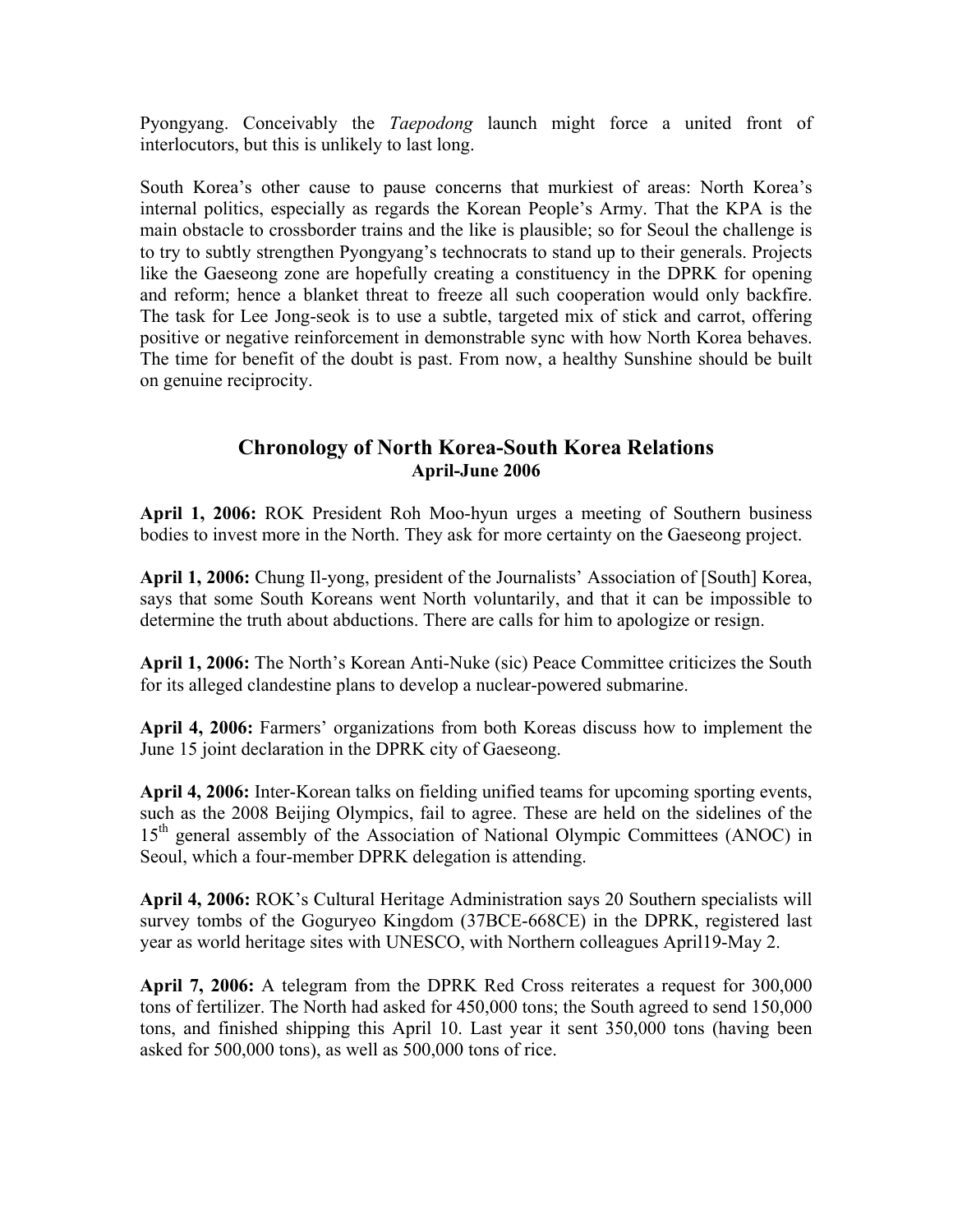April 7, 2006: The ROK says postponed 18<sup>th</sup> round of North-South ministerial talks will be held in Pyongyang from April 21-24.

**April 17, 2006:** An ROK NGO, Korean Foundation for World Aid, says it will send about 10 Southern farmers with rice seeds up to twice a month for joint rice farming on some 800 hectares in the DPRK village of Sukchon (population 6,000) in South Pyeongan province.

April 21-24, 2006: The delayed 18<sup>th</sup> inter-Korean ministerial talks are held in Pyongyang. After overrunning by several hours, they produce an eight-point joint statement containing little either concrete or new.

**April 26, 2006:** Both Koreas' Red Cross bodies agree to mark the sixth anniversary of the June 15 Joint Declaration with a  $14<sup>th</sup>$  round of family reunions, twice as large as usual, involving 200 families from each side. Two more video reunions will be held in August.

**April 27, 2006:** Meeting in Gaeseong, North and South agree to jointly celebrate the June 15 Joint Declaration's sixth anniversary in the ROK's southwestern city of Gwangju, with 150 delegates from each side. The  $61<sup>st</sup>$  anniversary of liberation from Japanese rule in 1945 will be concelebrated in the DPRK around Aug. 15.

**April 27, 2006:** ROK Unification Ministry (MOU) tells National Assembly it will send 200,000 tons of fertilizer to the DPRK between mid-May and mid-July, at a cost of ROK 77 billion won (\$81 million); and will consider giving a further 100,000 tons.

**May 3-4, 2006:** Working talks on economic cooperation, held in Gaeseong, fail to reach agreement.

**May 9, 2006:** ROK Unification Minister Lee Jong-seok visits the Gaeseong Industrial Zone for the first time, with a 160-strong delegation from business and government.

**May 13, 2006:** After two days of talks in Gaeseong, North and South agree to hold longdelayed test runs on two reconnected crossborder railways on May 25.

**May 16-18, 2006:** A fourth round of meetings between generals, held at Panmunjeon in the DMZ, makes no progress on crossborder security issues. The North wants to redraw the maritime border in the West (Yellow) Sea, which the South will not entertain.

**May 16-20, 2006:** Han Wan-sang, head of the ROK Red Cross, leads 40-strong delegation from hospitals and pharmaceutical firms to Pyongyang to discuss medical aid and cooperation. He delivers medical supplies and equipment worth \$3.9 million.

**May 17, 2006:** Meeting at Gaeseong, the two Koreas agree that ROK former President Kim Dae-jung will visit Pyongyang for four days in late June. Precise dates and mode of transport are still to be agreed, with the North resisting Kim's wish to travel by rail.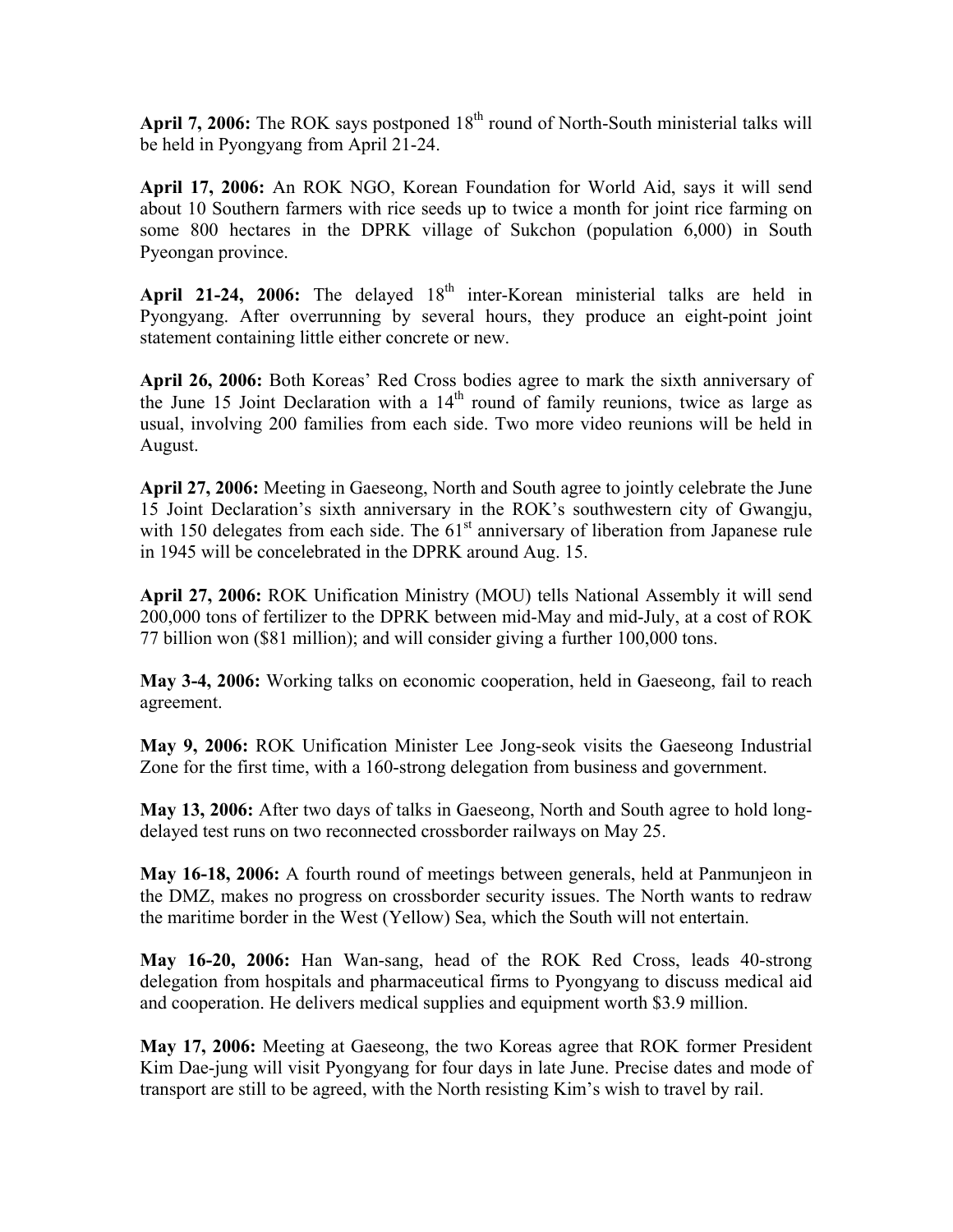**May 17, 2006:** Ground is broken in the Gaeseong Industrial Zone for a factory apartment complex, costing \$22 million, to house 40 small ROK firms and be ready in June 2007. The 200 guests include the South's commerce, industry and energy minister, Chung Sekyun. His ministry, MOCIE, brokers 16 deals for Gaeseong-based SOEs to supply major chaebol like Samsung Electronics and auto parts maker Hyundai Mobis.

**May 18, 2006:** Meeting in Gaeseong, the two Koreas agree on most details at their June 15 concelebrations. Two chartered DPRK aircraft will fly 150 Northerners to Gwangju June 14, with various sports and cultural events before they return home June 17.

**May 18-19, 2006:** Economic talks in Gaeseong reportedly narrow differences on proposed inter-Korean cooperation in developing the North's light industry and natural resources. They also finalize crossborder test train runs, set for May 25.

**May 24, 2006:** The North sends a telegram cancelling crossborder train test runs the day before they are due, pleading the lack of a military guarantee and "unstable conditions" in the South. An angry ROK dismisses this excuse as "preposterous."

**May 29, 2006:** Further talks on Kim Dae-jung's Northern visit fix the dates as June 27- 30, but fail to agree on his mode of transport and the size of his entourage (the South wants 90).

**May 31, 2006:** The Korean Peninsula Energy Development Organization (KEDO)'s board formally terminates its project to build two light-water reactors at Geumho on the DPRK's northeast coast. This in effect renders the KEDO consortium itself moribund.

**June 3-4, 2006:** Sohn Hak-kyu, retiring governor of the South's Gyeonggi Province (greater Seoul) and a moderate presidential contender for the opposition Grand National Party (GNP), leads a 100-strong team to inspect Northern farms aided by his province.

**June 3-6, 2006:** The 12<sup>th</sup> Economic Cooperation Promotion Committee is held in Cheju. A nine-point agreement, effective "when necessary conditions improve" (meaning rail tests), includes Southern agreement to send the North raw materials worth \$80 million for its light industries.

**June 12, 2006:** U.S. Ambassador Alexander Vershbow is among 76 Seoul-based envoys who visit the Gaeseong Industrial Zone, with ROK Foreign Minister Ban Ki-moon.

**June 14-17, 2006:** Events to mark the sixth anniversary of the June 15 Joint Declaration are held in Gwangju, ROK as arranged, with a 147-strong Northern delegation attending. The South reportedly presses concern that the DPRK may test a long-range missile.

**June 15, 2006:** Seoul press reports say the South is sharing TV coverage of the soccer World Cup in Germany with the North.